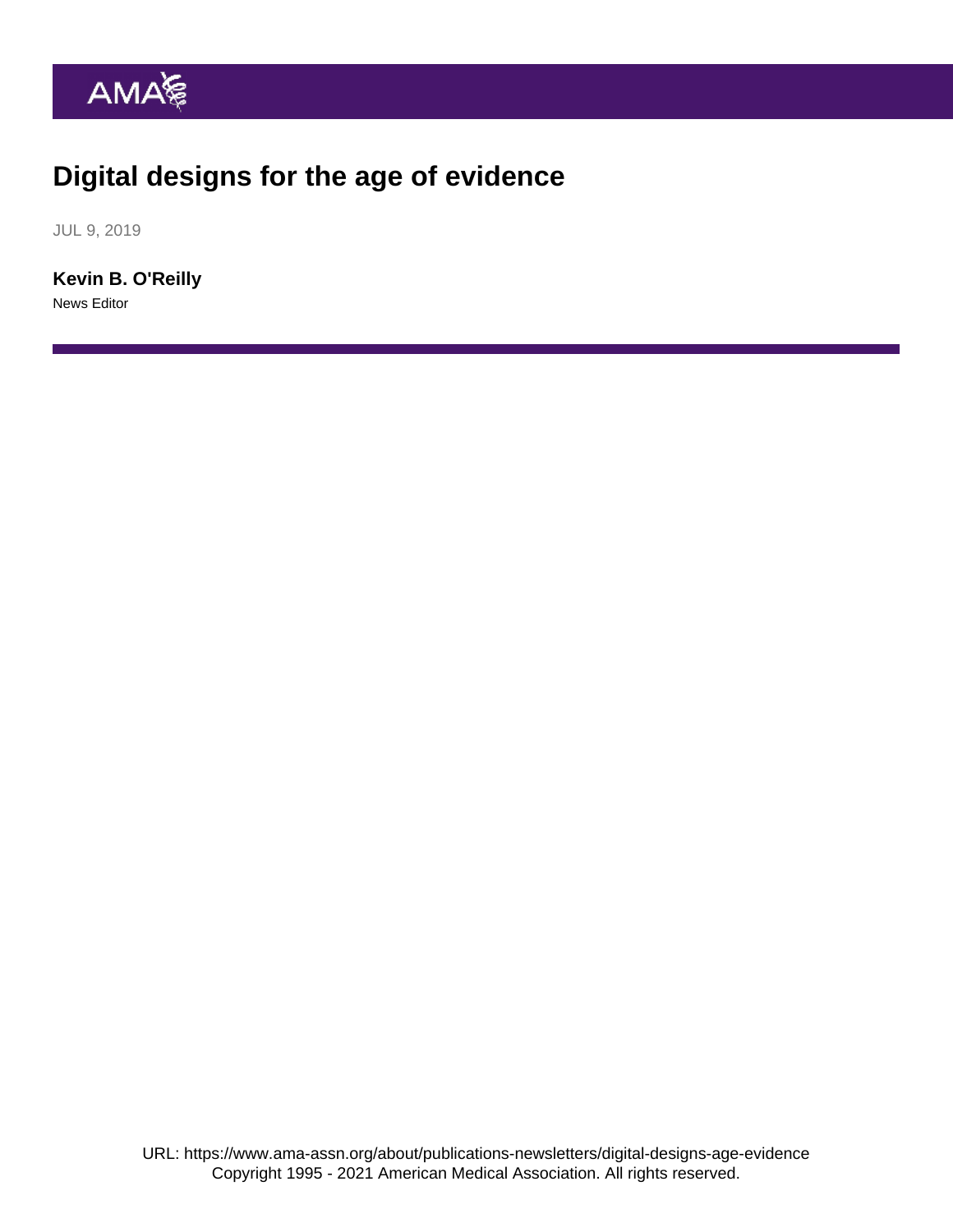URL:<https://www.ama-assn.org/about/publications-newsletters/digital-designs-age-evidence> Copyright 1995 - 2021 American Medical Association. All rights reserved.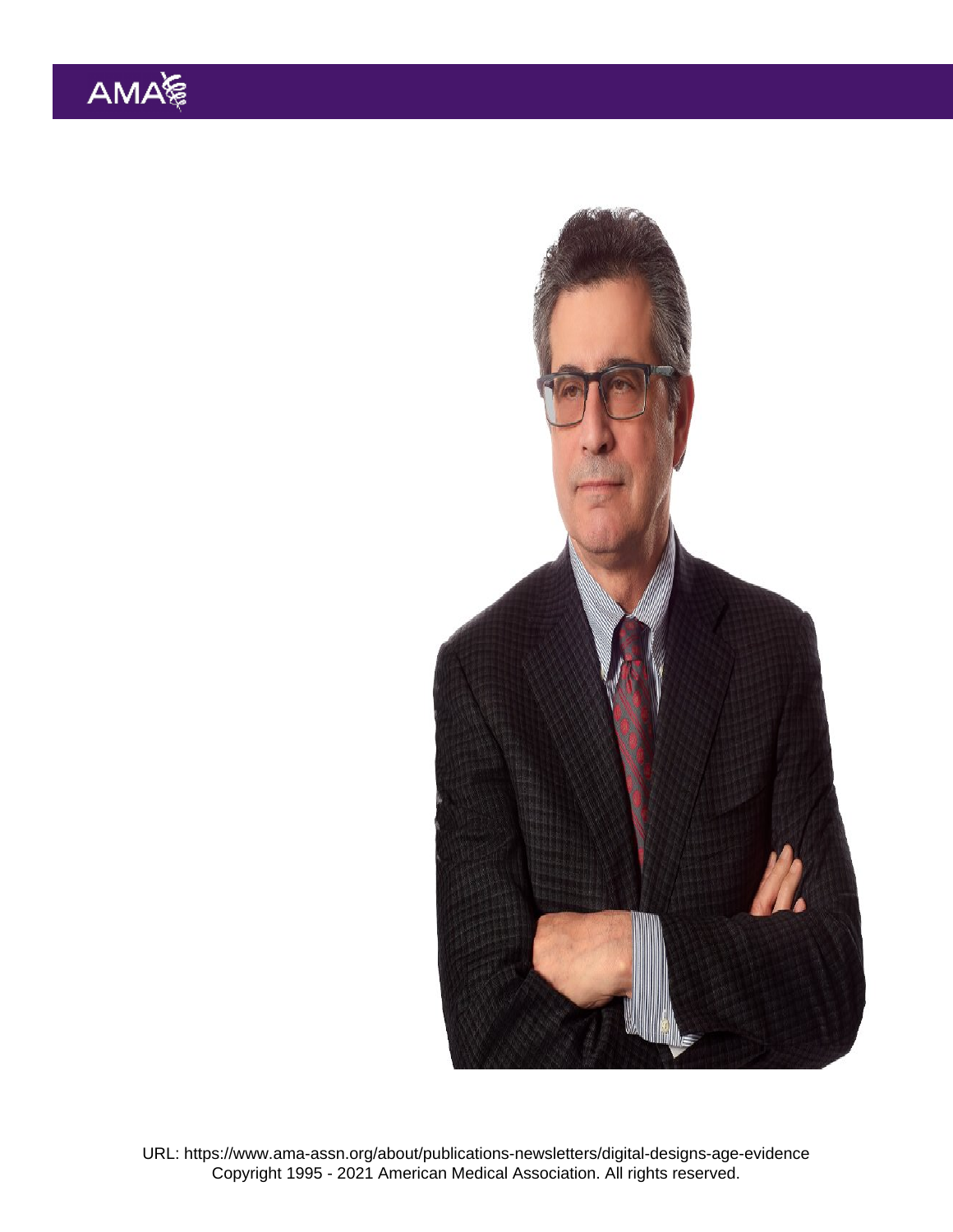Howard Bauchner, MD

Whether strolling the streets of Union, New Jersey, as a boy, admiring the painted ladies of San Francisco in college, or traveling back in time via the red brick homes of Boston's Beacon Hill as a pediatric resident, Howard Bauchner, MD, has always adored exploring the built milieu surrounding him.

"I loved Frank Lloyd Wright and the Prairie School and I loved skyscrapers, and just walking around cities and seeing how these buildings fit into their environments," Dr. Bauchner recalls of his early avocation. "But it never made it into my college coursework."

Instead, Dr. Bauchner's true and unrelenting passion for medicine took over.

"I never remember wanting to do anything but become a doctor," says Dr. Bauchner, editor-in-chief of JAMA and senior vice president of AMA scientific publications and multimedia applications.

Yet Dr. Bauchner's early and continuing appreciation of architecture offers a fitting framework to understand how he has moved medicine forward in the eventful eight years of his tenure at the AMA's crown jewel.

After all, form follows function. That rightly famed maxim from Chicago architect Louis Sullivan—Wright's mentor—states that a building's design should be dictated by its intended use. Wright took the notion further, crafting structures that mirrored and often melded into their surroundings. A building cannot stand alone, Wright argued. Rather, it should fit with, or even enhance, its setting.

So it goes in the world of medical journals. Original research—to have any lasting impact on physicians—must be vigorously interrogated and carefully situated within the broader environment of the evidence, clinical practice, payment, law and more.

"It's hard to be a really good physician who sees patients every day and can keep up with the literature and understand how that should influence his or her interactions with patients and the clinical decisions they make," Dr. Bauchner says.

He notes an often-heard "worry that the statistics have become so sophisticated that physicians take for granted what they're being told."

"Even randomized clinical trials are more complicated than ever before," he says. "As data get bigger, that adds its own complications. And there's always the issue of statistical significance and clinical significance."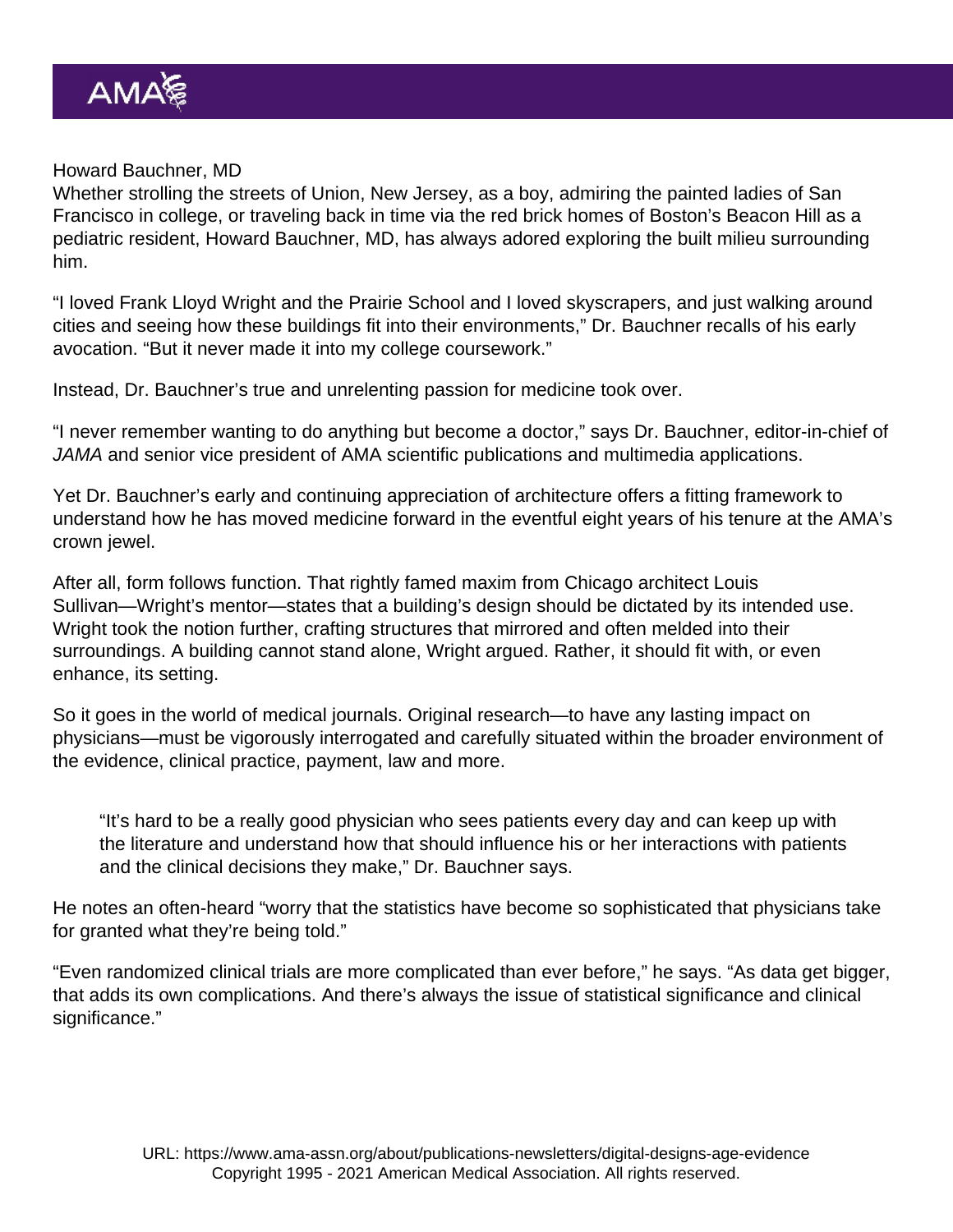Dr. Bauchner admires "the physician who can keep up with and use that information to influence the decisions they make with patients. It's the journal editor's responsibility—and it's now more important than ever before—to make sure the research published is put in the right light, with the right context and with the right caveats."

That is why two in three original investigations published in JAMA Network™ journals "has an editorial to help shed light on the findings," Dr. Bauchner says. "We work really hard to make sure that the discussions about the original investigations are enlightening, but we also bring up the challenges of the research. So, the editors play a proactive role in the discussion sections of papers."

### Found joy in journals

Dr. Bauchner's careful thought regarding the proper construction of the medical journal in contemporary practice grows out of decades of devotion to the form.

As a medical student, he says, "I was happy reading medical journals all weekend long. I just loved understanding the evolving evidence for treatments, the lack of evidence, the supportive evidence."

For Dr. Bauchner, his experience in the Robert Wood Johnson Academic Pediatric Development Program at Yale Medical School marked a turning point.

It was there that "legendary physician epidemiologist" Alvan Feinstein, MD, led a two-year program for Dr. Bauchner and just five other students.

"He could communicate the most complicated concepts so that you could understand them," he says of Dr. Feinstein, who died in 2001. "That's really hard to do when it comes to methods and statistics. There are so many kinds of biases or statistical errors. But he always would draw from a clinical example, and since we were physicians that really helped."

A key takeaway from this training was that when it comes to evaluating research, methods come first and statistics come second. Dr. Bauchner eventually rose to become director of the general pediatrics division at Boston University School of Medicine before moving to the AMA in Chicago. From 2003 until coming to JAMA in 2011, Dr. Bauchner served as editor-in-chief of Archives of Disease in Childhood, co-owned by BMJ Publishing Group Ltd. and the Royal College of Paediatrics and Child Health in the United Kingdom.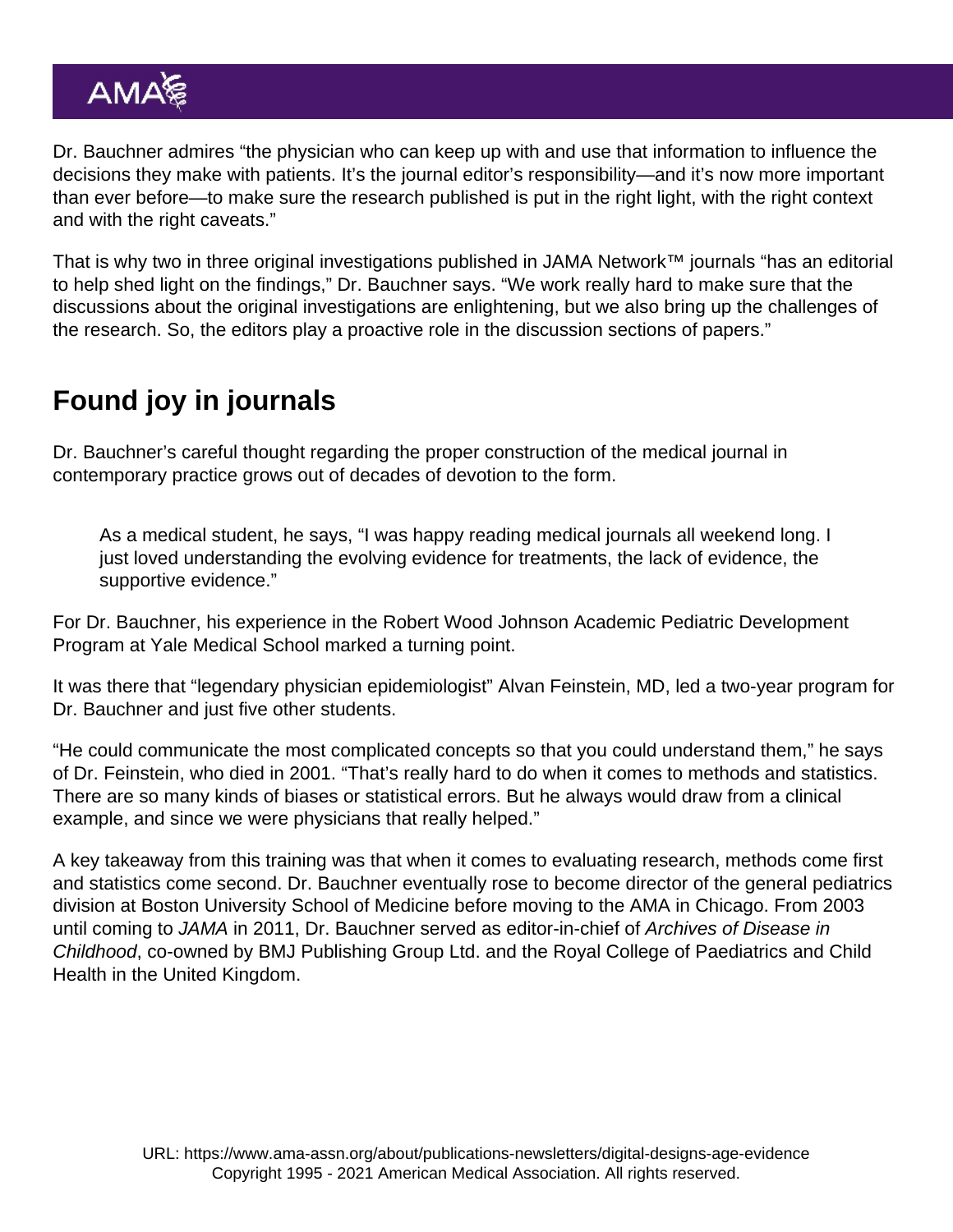## Astounding growth

The form of what Dr. Bauchner and his colleagues at the JAMA Network has changed, sometimes dramatically, to better help time-squeezed doctors function in the era of information overload. When it comes to better reaching physicians through smartly crafted digital designs, the numbers tell the tale.

Consider some of the major shifts that have taken place since Dr. Bauchner took the helm:

- The Archives specialty journals [were rebranded under the JAMA umbrella](https://jamanetwork.com/journals/jamafacialplasticsurgery/fullarticle/1206651?resultClick=1) to make group of journals "stronger and more flexible."
- JAMA [Viewpoints essays](https://jamanetwork.com/journals/jama/fullarticle/1103976?resultClick=1) were introduced to publish timely, thought-provoking on key topics.
- JAMA's [covers](https://jamanetwork.com/journals/jama/fullarticle/1692483) grew to encompass medical illustrations and more information about the clinical content inside to better draw in readers.
- Three new JAMA Network journals—JAMA Oncology, JAMA Cardiology and JAMA Network Open—were launched in three years.
- JAMA Network now regularly publishes four [podcasts](https://sites.jamanetwork.com/audio/) each week highlighting author interviews, editors' summaries, medical news, best practices, clinical reviews and the specialty journals' content.
- [JN Listen](https://jamanetwork.com/pages/listen)™, an audio CME app was launched to feature podcasts on peer-reviewed articles published in the JAMA Network journals. Physicians can earn AMA PRA Category 1 Credit<sup>™</sup> by taking quizzes based on the podcasts.

Physicians and other readers are responding. Podcast downloads stood at a modest 240,000 annually back in 2014. Now the JAMA Network podcasts are downloaded 2.3 million times a year.

Meanwhile, the total number of views for JAMA Network journals rose more than doubled to 72 million from 2014 to 2018. The folks who are just skimming abstracts, meanwhile, also grown dramatically, more than tripling to 118 million views including only abstracts over that four-year period.

"Those numbers are gratifying," Dr. Bauchner says. "There is a lot of effort that goes into that on Twitter, Facebook, on the AMA home page and with Google. It's great to see the amount of our written content that is seen in some capacity, on some device, and for me it really justifies the effort to increase the quality of the content and then the way we distribute the content."

### Smart with social media

Part of getting the word out involves an unusual role for a physician within medical journalism.